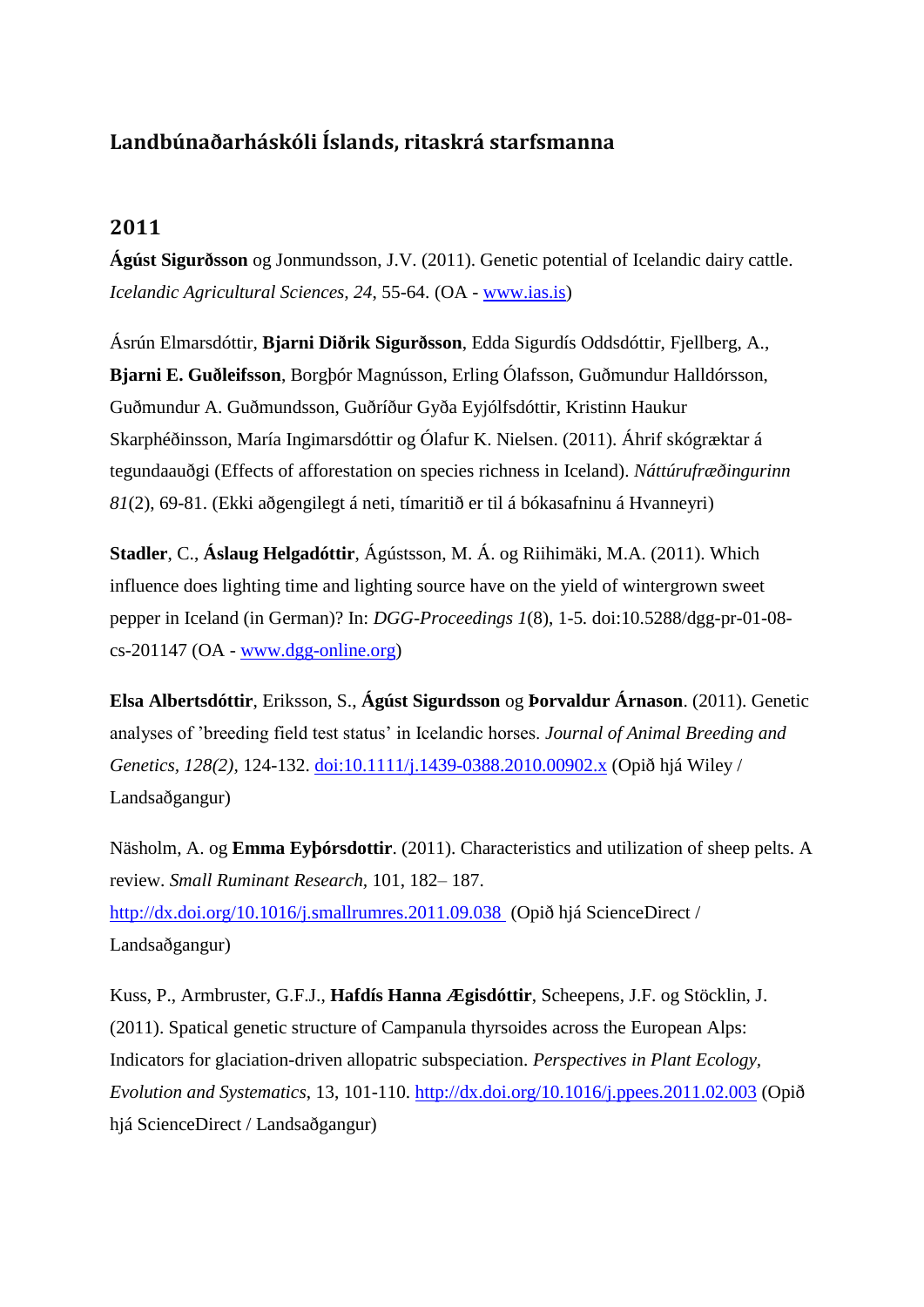**Magnea Magnúsdóttir** og **Ása L. Aradóttir**. (2011). Leiðir til að fjölga hraungambra og öðrum mosategundum. *Náttúrufræðingurinn, 81*(3–4), 115–122. (Ekki aðgengilegt á neti, tímaritið er til á bókasafninu á Hvanneyri)

Mangold, N., Baratoux, D., **Ólafur Arnalds**, Bardintzeff, J.M., Platevoet, B., Grégoire, M. og Pinet, P. (2011). Segregation of olivine grains in volcanic sands in Iceland and implications for Mars. *Earth and Planetary Science Letters, 310*(3-4): 233-243. [http://dx.doi.org/10.1016/j.epsl.2011.07.025](http://ac.els-cdn.com/S0012821X11004419/1-s2.0-S0012821X11004419-main.pdf?_tid=c57a32aa-4bad-11e3-8308-00000aab0f26&acdnat=1384269726_f6f00314c0f3668b0c5a602d790cd11e) (Opið hjá ScienceDirect / Landsaðgangur)

Baratoux, D., Mangold, N., **Ólafur Arnalds**, Bardintzeff, J.M., Platevoet, B., Grégorie, M. og Pinet, P. (2011). Volcanic sands of Iceland – Diverse origins of aeolian sand deposits revealed at Dyngjusandur and Lambahraun. *Earth Surface Processes and Landforms, 36*, 1789-1808. [doi:10.1002/esp.2201](http://onlinelibrary.wiley.com/doi/10.1002/esp.2201/full) (Ekki aðgengilegt á neti / opið hjá höfundi á ResearchNet (krefst innskráningar))

McDaniel, P.A., Lowe, D.J., **Ólafur Arnalds** og Ping, C.L. (2011). Andisols. Í Huang, P.M., Yuncong, L. og Sumner, M.E. (eds), *Handbook of Soil Sciences. Properties and Processes. Second Edition* (bls. 33-29 - 33-48). Boca Raton, Florida: CRC Press. (Ekki aðgengilegt á neti, ekki til á bókasöfnum á Íslandi)

Imeson, A., Ó**lafur Arnalds**, Montanarella, L., Arnoldussen, A., van Asselen, S., Dorren, L., Curfs, M. og del Rosa, R. (2011). *Soil Conservation and Protection in Europe (SCAPE). The Way Ahead.* SCAPE project. (Opið hjá [eusoils.jrc.ec.europa.eu\)](http://eusoils.jrc.ec.europa.eu/esdb_archive/eusoils_docs/other/SCAPEbook.pdf)

Opfergelt, S., Georg, R.B., Burton, K.W., **Rannveig Guicharnaud**, Siebert, C. Gíslason, S.R. og Halliday, A.N. (2011). Silicon isotopes in allophone as a proxy for mineral formation in volcanic soils. *Applied Geochemistry, 26*(Suppl.), S115-S118. [http://dx.doi.org/10.1016/j.apgeochem.2011.03.044 \(](http://ac.els-cdn.com/S0883292711001235/1-s2.0-S0883292711001235-main.pdf?_tid=6420ab64-4bae-11e3-9813-00000aacb361&acdnat=1384269993_70e1aa7828f1e794691bcd9e52d4acb2)Opið hjá ScienceDirect / Landsaðgangur)

**Tryggvi S. Stefánsson** og **Jón Hallsteinn Hallsson.** (2011). Analysis of the species diversity of leaf pathogens in Icelandic barley fields. *Icelandic Agricultural Sciences, 24*, 3-22. (OA [www.ias.is\)](http://www.ias.is/landbunadur/wgsamvef.nsf/Attachment/Tryggvi%20S%20Stefansson%20et%20al%202011%20IAS/$file/Tryggvi%20S%20Stefansson%20et%20al%202011%20IAS.pdf)

**Þóroddur Sveinsson.** (2011). The effect of soil type and age on yield in grass fields on dairy farms. Í Pötsch, E. M., Krautzer, B., Hopkins, A. (ritstj.), Grassland farming and land management systems in mountainious regions. Proceedings of the 16th Symposium of the